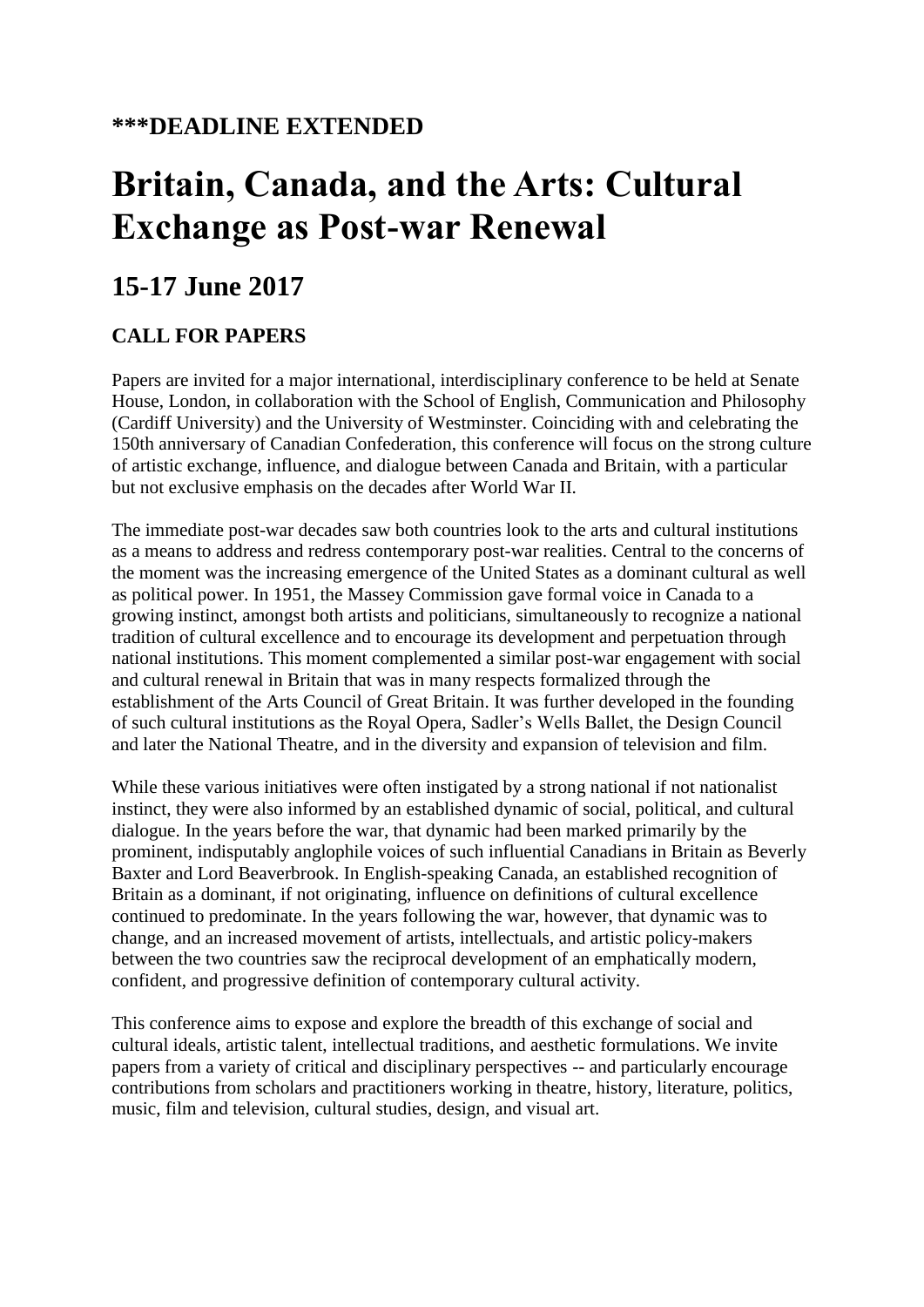### **Some indicative post-war cultural figures and areas of influence:**

- Henry Moore and the Art Gallery of Ontario
- John Grierson at the National Film Board
- Leonard Brockington and the CBC
- Sydney Newman, Alvin Rakoff and British and Canadian television drama
- Tyrone Guthrie, Barry Morse, Tanya Moiseiwitch, Alec Guinness, Maggie Smith, John Neville, Christopher Newton, Robin Phillips, Barry Morse, Brian Bedford, Christopher Plummer, Donald Sutherland, and others: developments in staging, acting, repertoire, and theatre-design at the Stratford Festival, the Shaw Festival, the Old Vic, the Chichester Festival Theatre, the National Theatre
- Powys Thomas at the CBC, the Stratford Festival, and the National Theatre School of Canada
- Celia Franca, Gweneth Lloyd, and national ballet
- Robertson Davies as novelist, actor, cultural critic in Britain and Canada; at the Stratford Festival; at the University of Toronto's Massey College
- Yousuf Karsh and the iconography of the mid-twentieth century
- Intellectual exchange and influence: Northrop Frye, Harold Innis, Marshall McLuhan, John Kenneth Galbraith
- Elizabeth Smart and the London literary scene
- Ronald Bryden and theatre criticism in London
- Benjamin Britten and Michael Tippett: Canadian tours and compositions
- Glenn Gould as musical interpreter, recording artist, celebrity personality, documentarian
- Mordecai Richler, the cultural scene in London, and the dramatization of Anglophone **Ouebec**
- Mazo de la Roche and Lucy Maud Montgomery: literary influence and adaptations
- Ben Wicks as cartoonist, journalist, and post-war memoirist

### **Other areas of exploration include (but are certainly not limited to):**

- Quebec and 'French Canada' in the British artistic scene
- The cultural presence and influence of the Governor General
- Publishers and publishing networks
- Newspapers, media magnates, and editorialists from Beaverbrook to Black
- Universities and the 'modernisation' of higher education
- Popular culture and popular music
- Cultural policy-making
- Traditions of humour and satire
- 'Distinct cultures' within the larger nation
- Constructions of indigeneity and native culture
- National culture as anti-Americanism
- Definitions of diversity, audience, and national identity
- Architecture and urban development
- More recent and contemporary exchanges in literature, art, politics, theatre, film, design, television, and the media

Proposals (max. 250 words) for papers of 20 minutes can be sent to the organizers, Irene Morra (Cardiff University) and John Wyver (University of Westminster), at canbritconference@gmail.com by 1 December 2016.